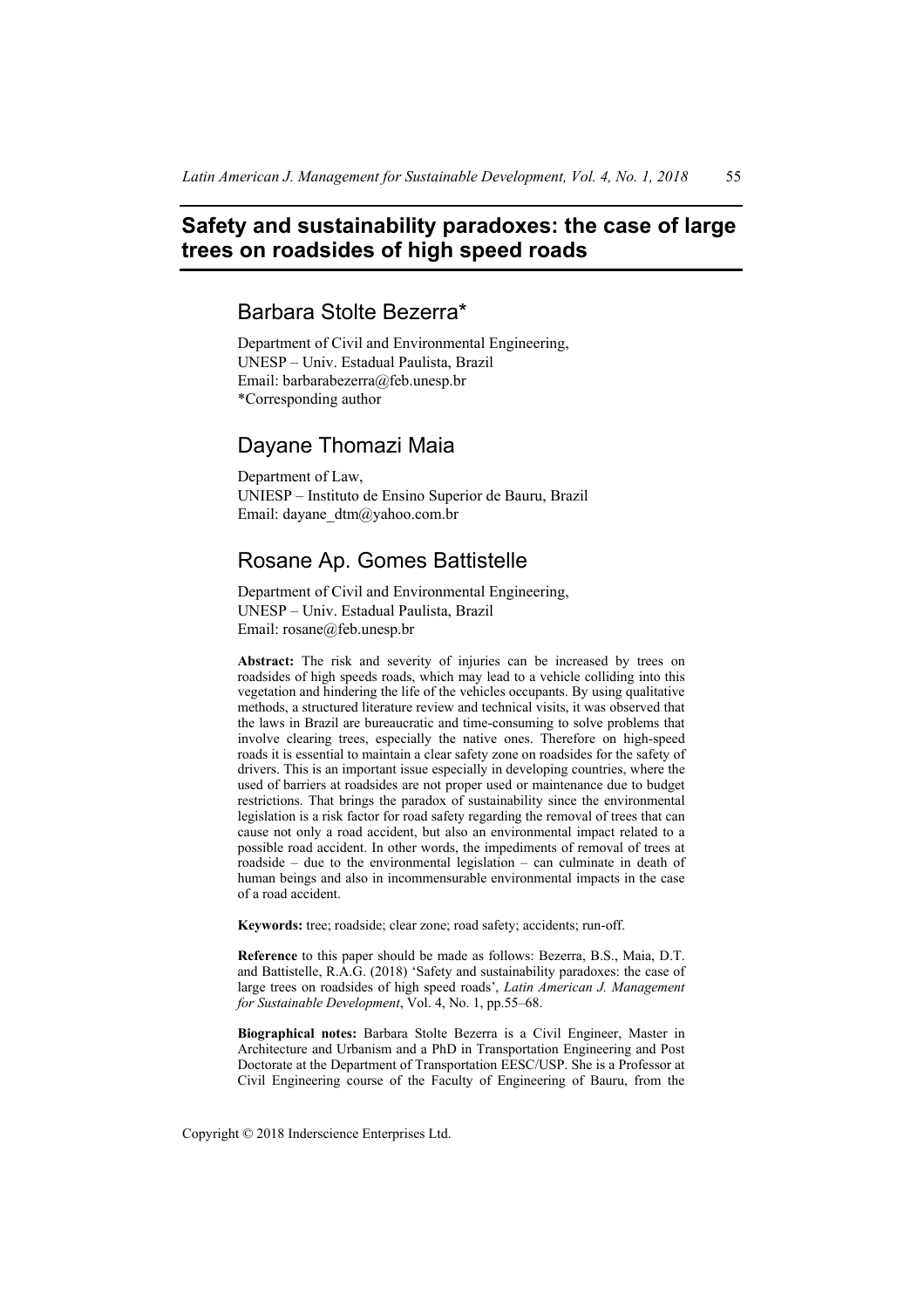University Estadual Paulista, working mainly with: traffic engineering, road safety, cost/benefit analysis of alternative road (geometric design and operation), road safety audit (geometric design), accident prediction models, urban accessibility and mobility, analysis of life cycle transportation projects, study of the feasibility of alternative materials for insertion into transportation projects.

Dayane Thomazi Maia is a graduate in Law, a specialist in Environmental Law UNIARA and a Professor of Environmental Law, Social Security, Human Rights, Ethics at UNIESP. She was granted the Scholarship of Scientific Initiation from FAPESP and developed at the Faculty of Engineering of Bauru/UNESP. Her professional activity starts since 2011. She has experience in the area of law, with emphasis on environmental law, social security law, labour law and tax law. Also, she has good knowledge in the area of computer science and design.

Rosane Ap. Gomes Battistelle is a Civil Engineer, Master's in Civil Engineering from the Universidade de São Paulo in 1991 and a PhD in Sanitary Engineering from the Universidade de São Paulo in 2002. She has experience in civil engineering, focusing on mechanic of the structures, acting on the following subjects: construction, environment, particle boards and industrial waste construction.

#### **1 Introduction**

There are several risk factors involved in a road accident. Although the human factor (driver) is the most common one, the road/environment has a significant contribution, especially in developing countries, where the infrastructure standards are inferior to developed countries standards. In addition the road/environment is closely associated to the human factor, because it is related with the individual's action. For example, in accidents where the driver is forced to divert to the roadside, if this roadside is not adequate the driver and car occupants could suffer an injury and/or fatal accident. The risk factor road/environment reaches about 38% of the urban and road accidents (Scaringella, 2011). One of the main risk factors in road/environment is the presence of large trees on roadsides.

In the economic growth of 2010 decade in Latin America significantly increasing the vehicle fleet and in consequence the number of accidents, mainly those called run-off-road (ROR) accidents. According to the definition given in AASHTO (2004) these accidents occur as a consequence of vehicles leaving the hard shoulder and invading the roadside, reaching external areas, leading the vehicle to the potential risk of hitting one or more fixed objects.

According to WHO (2013) traffic accidents are the main cause of violent death among individuals in the range of 10 to 24 years. In developed countries, traffic accidents represent almost 10% among all other causes of premature death among people in the range between five and 44 years old. At least 1.2 million people die every year on roads around the world. Accidents and their respective consequence in the human body are a worldwide major public health concern. During the last few decades, Brazil has gradually reached a place among the world leaders in traffic accidents.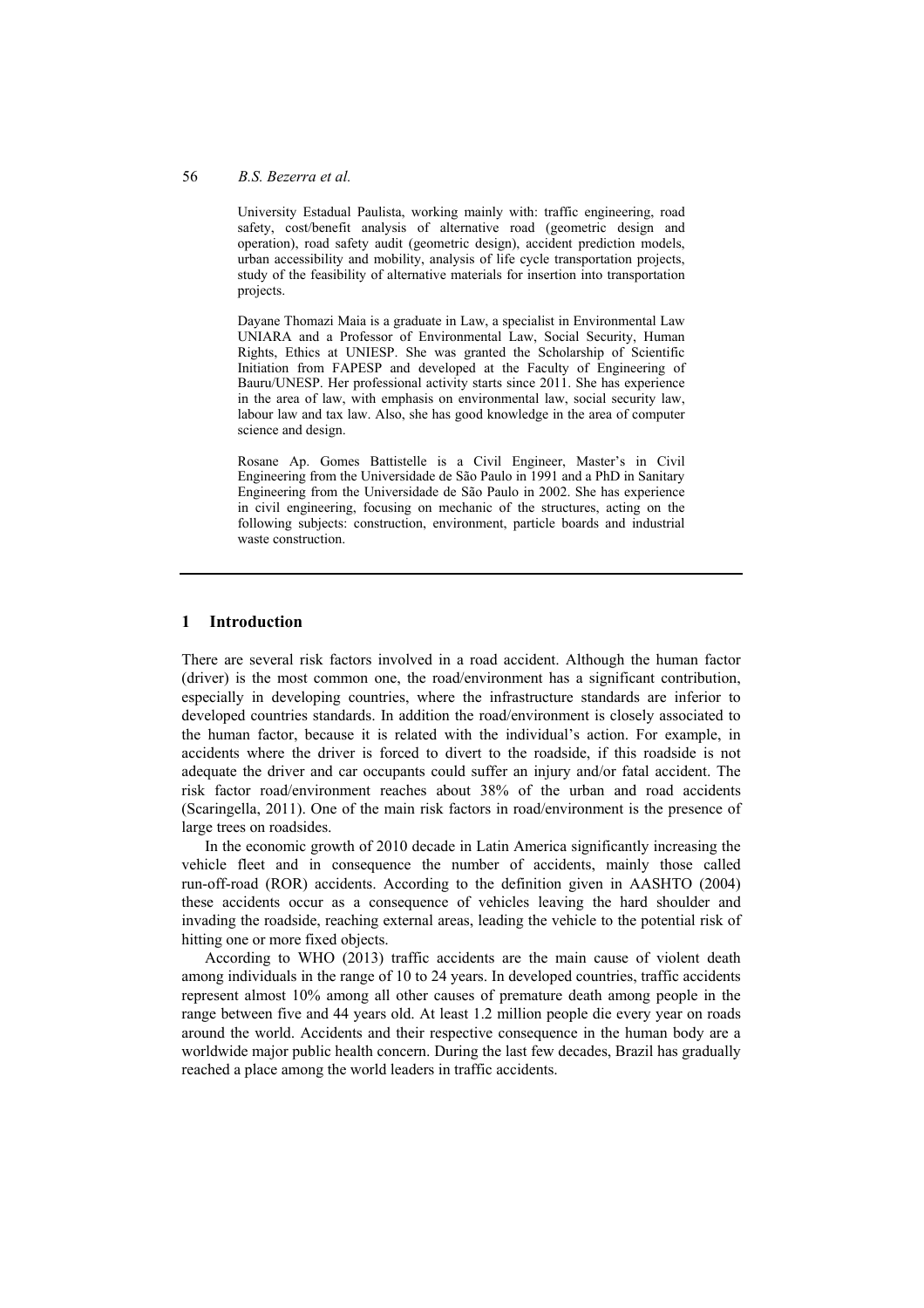Therefore, the consequence of collision with trees on rights of way can lead to fatalities, resulting in serious damage, such as economic, social and environmental, as well as human (physical and psychological), those which are irreparable. Large trees with a trunk diameter than 20 in are associated with higher driver and occupants fatality rates in ROR accidents (Zeigler, 1986; Fitzpatrick et al., 2016a).

Accordingly to AASHTO (2011a) the clear zone is a design element to provide a recovery area for errant vehicles, it should be a minimum of 7 and 10 ft on roads with and without curb, respectively. Also AASHTO (2011b) advice clear zone widths based on speed, traffic volume, roadway geometry, side slope and curb heights.

The removal of large trees in the technical point view it is the most cost effective measure to enhance safety in high speed roads (FHWA, 2017). However, by the environmental legislation point view the trees are put in first regarding the human life (Kemp, 2017).

In this way the main aim of this work is to study the Brazilian legislation regarding the removal of roadside vegetation that hindered the safety of drivers and discuss the paradox of the environmental legislation that protect the trees to the detriment of human lives, which could lead to more environmental burdens than the tree removal if a vehicle collide with this tree.

#### **2 Research methodology**

Research on the subject was developed by initially carrying out a structured literature review and a bibliographic revision of technical materials and legislation. It was also necessary going on technical visits to government bodies in order to understand the bureaucratic procedures involved. These activities are described in the following subsections.

#### *2.1 Structured literature review*

A structured literature review was performed following the procedures described in Lage and Filho (2010) and Fiorini and Jabbour (2017). Initially, the keywords 'roadside safety' was defined to start the search. Thus 256 articles were found. A second search adding the keyword 'tree' reduce the papers to 16. Another search was performed using 'run-off' and 'trees' which find another 11 papers. A third search was made using the keywords 'road accident' AND 'run-off'. The search was made in December of 2017. The steps for the structured literature are shown in Figure 1. The search was conducted in Scopus database using the following search fields: title, abstract, keywords. At first it was founded 528 papers that were narrow to 19 by selecting only journal papers and excluding repeated papers.

After selecting the papers that addressed the issue of road accidents and trees, a classification system was developed in order to classify the articles selected (Step 3). The classification was based on in five dimensions, according to literature studied, which used an alpha numeric pattern (see Table 3). Classification 1 to 3 was based on Lage and Filho (2010) and Fiorini and Jabbour (2017). Classification 1 refers to the context where the research was developed. Classification 2 refers to the focus of the papers: road safety or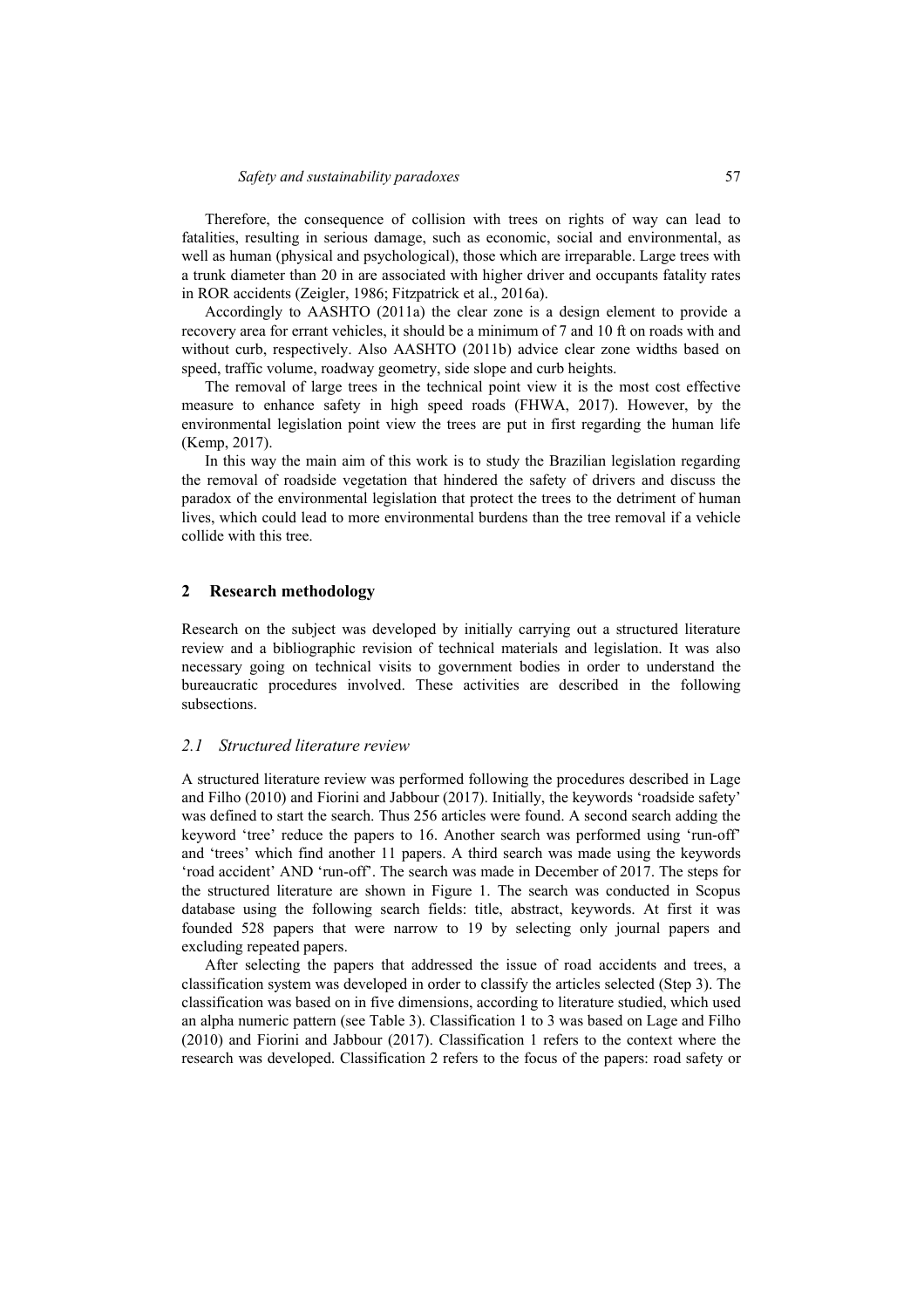environment. Classification 3 refers to the research method. Classification 4 indicates the beneficiaries of the actions proposed: road users or environment. Classification 5 identifies the hazard tree treatment discussed in the papers. Table 4 presented the 19 paper classified according to Table 3.

**Figure 1** Structured literature review steps



*Source:* Adapted from Fiorini and Jabbour (2017)

#### **Table 1** Database search results

|                                                  | Search results   | Relevant papers  |  |  |
|--------------------------------------------------|------------------|------------------|--|--|
| Keywords                                         | Number of papers | Number of papers |  |  |
| 'Roadside safety' AND trees                      | 236              | 16               |  |  |
| 'Run-off' AND 'trees'                            | 248              | 11               |  |  |
| 'Road accident' AND 'run-off'                    | 39               | 18               |  |  |
| Repeated papers                                  |                  | 7                |  |  |
| Total                                            | 523              | 38               |  |  |
| Table 2<br>Papers selected                       |                  |                  |  |  |
| Criteria                                         |                  | Number of papers |  |  |
| Papers selected in the database search           |                  | 38               |  |  |
| Papers selected after reading the abstract/paper | 18               |                  |  |  |
| Papers included by unstructured search           |                  |                  |  |  |
| Total                                            |                  | 19               |  |  |

Figure 2 presented the publication trend regarding this subject. As can be seen the subject arises in the 1980 decade and are still an update discussion. Thus, showing the complexity of this issue, that is the paradox between road safety and sustainable environment regarding the large trees at roadside.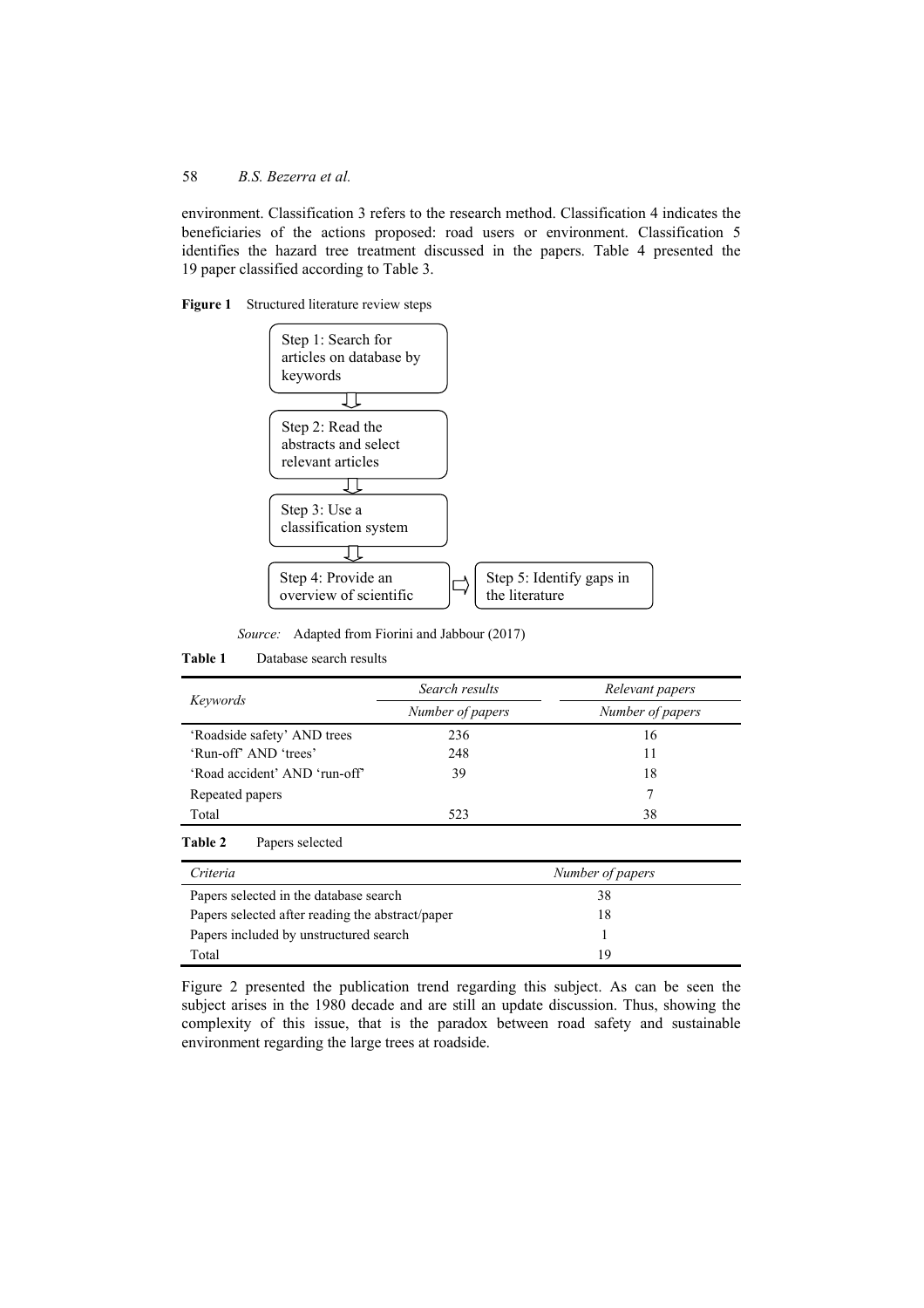## *Safety and sustainability paradoxes* 59

| Classification | Description           | Categories              |
|----------------|-----------------------|-------------------------|
| 1              | Context               | Developed country<br>A  |
|                |                       | Developing country<br>B |
|                |                       | Urban roads<br>C        |
|                |                       | Rural roads<br>D        |
|                |                       | Not applicable<br>Е     |
| 2              | Focus                 | Road safety<br>A        |
|                |                       | Environmental<br>B      |
| 3              | Research method       | Quantitative<br>A       |
|                |                       | Qualitative<br>B        |
|                |                       | Conceptual<br>C         |
|                |                       | Review<br>D             |
|                |                       | E<br>Survey             |
|                |                       | Case studies<br>F       |
| 4              | Beneficiares          | Road users<br>A         |
|                |                       | Environmental<br>B      |
| 5              | Hazard tree treatment | Removal<br>A            |
|                |                       | <b>Barriers</b><br>B    |
|                |                       | Speed reduction<br>C    |
|                |                       | Monitoring<br>D         |
|                |                       | E<br>Rumble strips      |
|                |                       | Widing clearzone<br>F   |
|                |                       | Not applicable<br>G     |

Table 3 Framework for classifying the papers analysed

**Figure 2** Publication trend on this subject (see online version for colours)

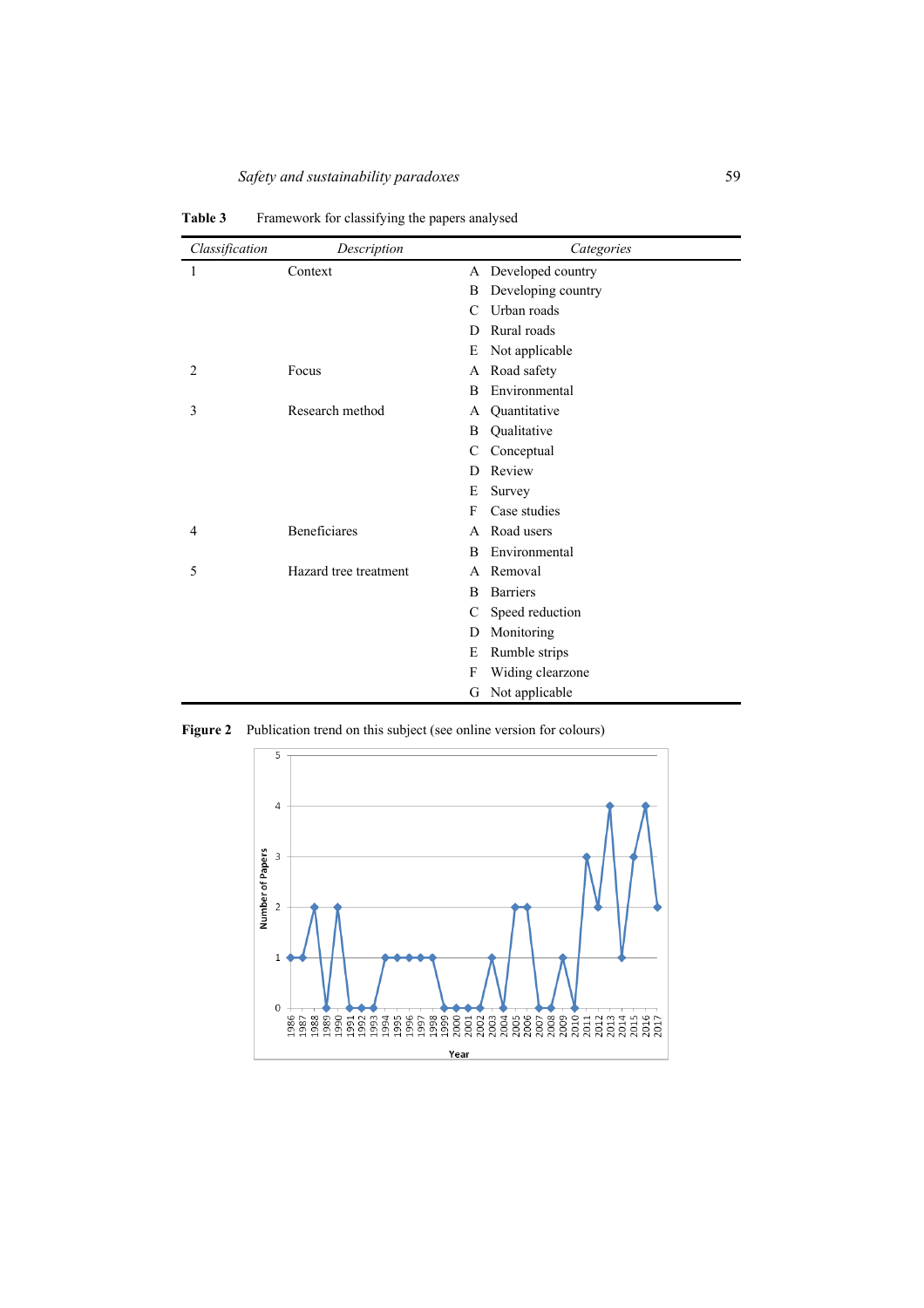| Paper                                          | Context                   | Focus  | Method            | <b>Beneficiares</b> | Hazard tree<br>treatment |
|------------------------------------------------|---------------------------|--------|-------------------|---------------------|--------------------------|
| Ray (1998)                                     | 1A, 1D                    | 2A     | 3A, 3F            | 4A                  | 5A, 5B, 5F               |
| Turner and Mansfield (1990)                    | 1A, 1C,<br>1D             | 2A     | 3A, 3D            | 4A                  | 5A, 5B, 5F               |
| Taneerananon and<br>Cheewapattananuwong (2003) | 1B, 1F                    | 2A     | 3A, 3F            | 4A                  | 5G                       |
| Mok et al. (2006)                              | 1A, 1C,<br>1D             | 2A, 2B | 3A, 3F            | 4A, 4B              | 5G                       |
| Martinez et al. (2009)                         | 1A, 1D                    | 2A     | 3A, 3F            | 4A                  | 5A, 5B, 5F               |
| Carrigan and Ray (2011)                        | 1A,1D                     | 2A,2B  | 3A, 3F            | 4A                  | 5A, 5B, 5D,<br>5F        |
| Tomasch et al. (2011)                          | 1A,1D                     | 2A     | 3A, 3F            | 4A                  | 5B                       |
| Somchainuck et al. (2013a)                     | 1 B, 1D                   | 2A     | 3A, 3F            | 4A                  | 5A, 5B,<br>5D,5F         |
| Somchainuck et al. (2013b)                     | 1 B, 1D                   | 2A     | 3A, 3F            | 4A                  | 5A, 5B, 5C,<br>5D, 5F    |
| Bella (2013)                                   | 1A,1D                     | 2A     | 3A, 3F            | 4A                  | 5A, 5B                   |
| López et al. $(2014)$                          | 1A,1D                     | 2A     | 3A, 3F            | 4A                  | 5A, 5B, 5F               |
| Fitzpatrick et al. (2014)                      | 1A, 1C,<br>1D             | 2A, 2B | 3A, 3F            | 4A, 4B              | 5A, 5B, 5F               |
| Zou and Tarko $(2016)$                         | 1A, 1D                    | 2A     | 3A, 3F            | 4A                  | 5A, 5C, 5F               |
| Jalayer and Zhou (2016)                        | 1A, 1D                    | 2A     | 3A, 3F            | 4A                  | 5A, 5B, 5F               |
| Abraham et al. (2016)                          | 1A, 1D                    | 2A     | 3A, 3F            | 4A                  | 5B                       |
| Fitzpatrick et al. (2016)                      | 1A, 1D                    | 2A, 2B | 3A, 3F            | 4A, 4B              | 5F                       |
| Eustace et al. $(2016)$                        | 1A, 1D                    | 2A     | 3A, 3F            | 4A                  | 5G                       |
| Budzynski et al. (2016)                        | 1A, 1C,<br>1D             | 2A     | 3A, 3C,<br>3E, 3F | 4A                  | 5A, 5B, 5C,<br>5D, 5F    |
| Treese et al. $(2017)$                         | 1A, 1C,<br>1 <sub>D</sub> | 2A, 2B | 3B, 3C,<br>3D     | 4A, 4B              | 5G                       |

**Table 4** Classification and coding of the papers analysed

#### *2.2 Legislation search*

A legislation search was carried out covering the following subjects at the Brazilian legislation: legislation, doctrine, jurisprudence, comparative law and other kinds of rules for the provision of the subject being studied, in particular the Brazilian Code for Transit, Civil Code, Forest Code, Manuals of the Department of Roads and Transportation of the State of São Paulo (DER-SP) and National Department of Transport Infrastructure (DNIT), as well as special laws, decrees, ordinances, resolutions, by-laws and so on.

### *2.3 Technical visits*

In order to understand the procedures concerning orientation, guidelines and bureaucratic procedures about tree clearing and compensation, technical visits were made to the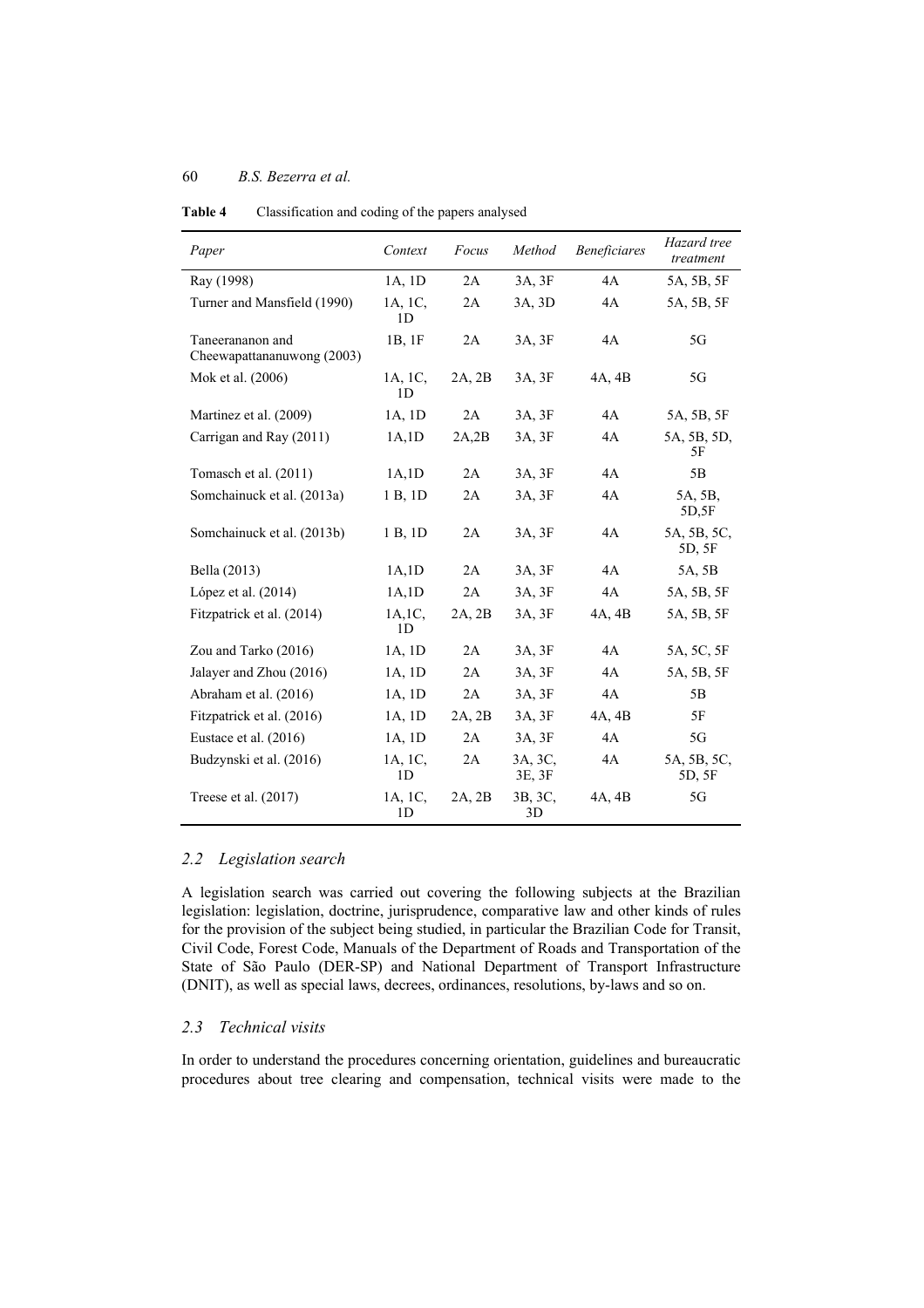following offices: Secretary of Transportation and Department of Roads and Transportation (DER) of the State of São Paulo, who are responsible for some of the roads in the region of Bauru-SP and other municipalities in the region; road concessionaires in the region of Bauru-SP in order to analyse contracts and terms of use of those roads; secretary of environment's offices, responsible for some of the municipalities in the region of Bauru and also Companhia Ambiental do Estado de São Paulo (CETESB), an Environmental Agency of the State of São Paulo. In the technical visits it was asked what are the legal requirements and legislation to follow for a tree removal and all the procedures that are necessary in this endeavour.

#### **3 Results and discussion**

The results of the structured literature review presented in Table 5, shows that the collision with trees are a serious problem worldwide. Some studies point out that collisions with trees account for almost 30% of road fatalities in their countries (Fitzpatrick et al., 2016a; Turner and Mansfield, 1990; Taneerananon and Cheewapattananuwong, 2003; Martinez et al., 2009; Somchainuck et al., 2013a, 2013b; Budzynski et al., 2016).

Also that shield the trees with barriers: are expensive (Carrigan and Ray, 2011), the barriers could lead to vehicles returning to the road causing a secondary collision (Zou, and Tarko, 2016), the position of the barriers and its length could have an oppose effect on safety (Martinez et al., 2009; Tomasch et al., 2011; Zou and Tarko, 2016; Jalayer and Zhou, 2016) and the standard of the barriers must be reviewed since the run-off accidents had angles superior to the 20<sup>°</sup> angle prescribed in the international norms (Abraham et al., 2016) and also the standard length (Tomasch et al., 2011).

The width of the clear zone is crucial for the safety of the drivers. The trees must be at least 50 feet from the edge of the pavement in high speed roads (Martinez et al., 2009; Tomasch et al., 2011; Jalayer and Zhou, 2016; Abraham et al., 2016).

Despite some papers indicates that trees in the roadsides could have influence in drivers behaviours towards safety (slow speed and stress) (AASHTO, 2011a; Mok et al., 2006; López et al., 2014; Treese et al., 2017). Although, other papers suggested that this effect was not found (López et al., 2014; Fitzpatrick et al., 2016b; Treese et al., 2017). Horizontal curves have influence in run-off accidents and the presence of trees in this kind of geometry design increases the hazard of these locations (Martinez et al., 2009; Carrigan and Ray, 2011; Tomasch et al., 2011).

In addition, trees in rural areas, especially in two lanes roads, are more hazardous than in urban areas (Turner and Mansfield, 1990; Taneerananon and Cheewapattananuwong, 2003). Speed is a risk factor for the severity of the collisions with trees (Martinez et al., 2009; Somchainuck et al., 2013a, 2013b; Jalayer and Zhou, 2016; Budzynski et al., 2016).

The literature reviews as well as the departments responsible for road safety have shown their support regarding clearing vegetation along the roadsides, considering the threat this vegetation represents to road safety, especially at roadside of high speed roads (Fitzpatrick et al., 2016a; Ray, 1998; Turner and Mansfield, 1990; Martinez et al., 2009; Carrigan and Ray, 2011; Somchainuck et al., 2013a, 2013b; Bella, 2013; López et al.,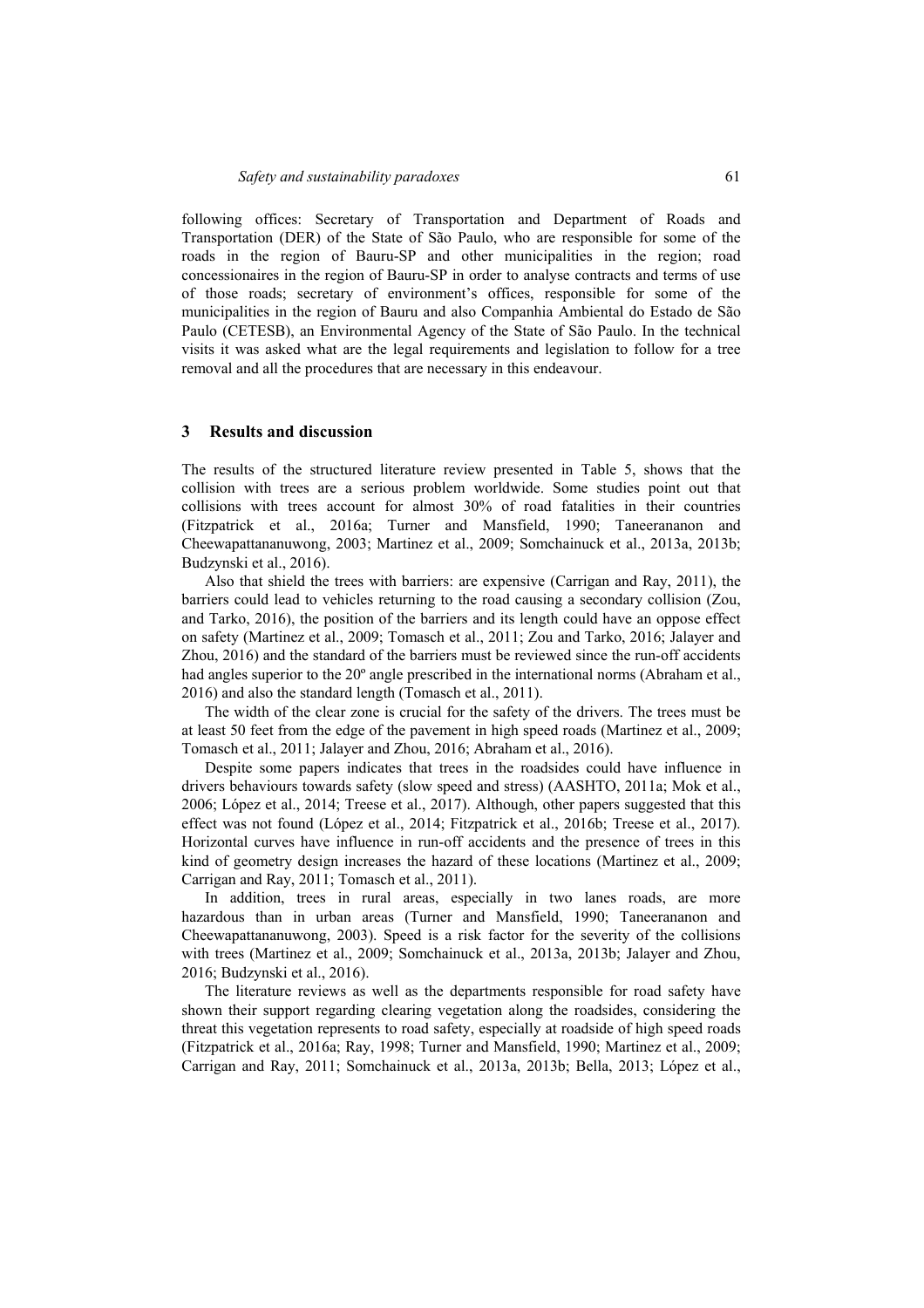2014; Zou and Tarko, 2016; Jalayer and Zhou, 2016; Abraham et al., 2016; Eustace et al., 2016).

**Table 5** Main contribution of the papers analysed

| Paper                                             | Main findings                                                                                                                                                                                                                                                                                                                                                                                                                                    |
|---------------------------------------------------|--------------------------------------------------------------------------------------------------------------------------------------------------------------------------------------------------------------------------------------------------------------------------------------------------------------------------------------------------------------------------------------------------------------------------------------------------|
| Ray (1998)                                        | A method is described for determining the rockcut width that best<br>balances the cost of construction with the improvements in safety<br>that would result from a wider clearzone in the rockcut                                                                                                                                                                                                                                                |
| Turner and Mansfield<br>(1990)                    | There were strong similarities between urban and rural tree<br>collision patterns. However the rural accidents were more severe;<br>and 80% of the collisions were within 20 ft of the pavement edge.                                                                                                                                                                                                                                            |
| Taneerananon and<br>Cheewapattananuwong<br>(2003) | Roadside crash are one of the main causes of severe and fatal<br>injuries and that trees, road signs, signal poles, unprotected bridge<br>and guardrails are the dominant roadside hazards hit by vehicles in<br>Thailand.                                                                                                                                                                                                                       |
| Mok et al. (2006)                                 | The authors' findings some effects of the landscape on driver<br>behaviour. However the authors suggested that more research is<br>need to reduce the confounding factors such as the changes of the<br>design and landscape treatments. That is the safety effect found<br>must be due to other facts than the improvement in the landscape.                                                                                                    |
| Martinez et al. (2009)                            | In tree-related crashes the majority of vehicles run-off more than<br>30 feet from the edge of the roadway before hitting a tree. For<br>speeds greater than 60 mph, the majority of vehicles run-off<br>distances greater than the current recommended clear zone values.<br>Thus indicated that the clear zone policy and guidelines does not<br>provide enough clear space necessary to prevent fixed object hits in<br>run-off-road crashes. |
| Carrigan and Ray (2011)                           | The best option for improving road safety is remove or shield all<br>fixed objects. The best approach is removing trees entirely or/and<br>installing roadside barrier in location prone to crashes and treat the<br>most hazardous locations.                                                                                                                                                                                                   |
| Tomasch et al. (2011)                             | The authors developed a relationship between guardrail length and<br>the speed at which vehicles depart the roadway. If the guardrails are<br>flared away from the carriageway, the required length will be<br>reduced 30%. Also the findings suggested that extending the<br>current length standard of guardrails would reduce the number of<br>fatalities among occupants of vehicles.                                                        |
| Somchainuck et al.<br>(2013a)                     | Accidents involving vehicle hitting trees is the common roadside<br>hazard in Thailand, were found to be the most serious and common<br>roadside crashes accounting for 62% of the fatalities. The authors<br>urge road directored to take actions to deal with this serious<br>problem                                                                                                                                                          |
| Somchainuck et al.<br>(2013b)                     | Roadsides crash accounts 44% of all accidents in Thailand.<br>Speeding vehicles are more likely to be involved in roadside<br>crashes. Also hitting trees are the main problems concern run-off<br>accidents.                                                                                                                                                                                                                                    |
| Bella (2013)                                      | Although the presence of trees along the road represents a factor<br>that increases the severity of run-off-road accidents, drivers do not<br>change their behaviour when barriers are not present. Concerning<br>the effects of the beginning of the barrier, MANOVA revealed a<br>main effect for roadside configuration on lateral position but not on<br>speed.                                                                              |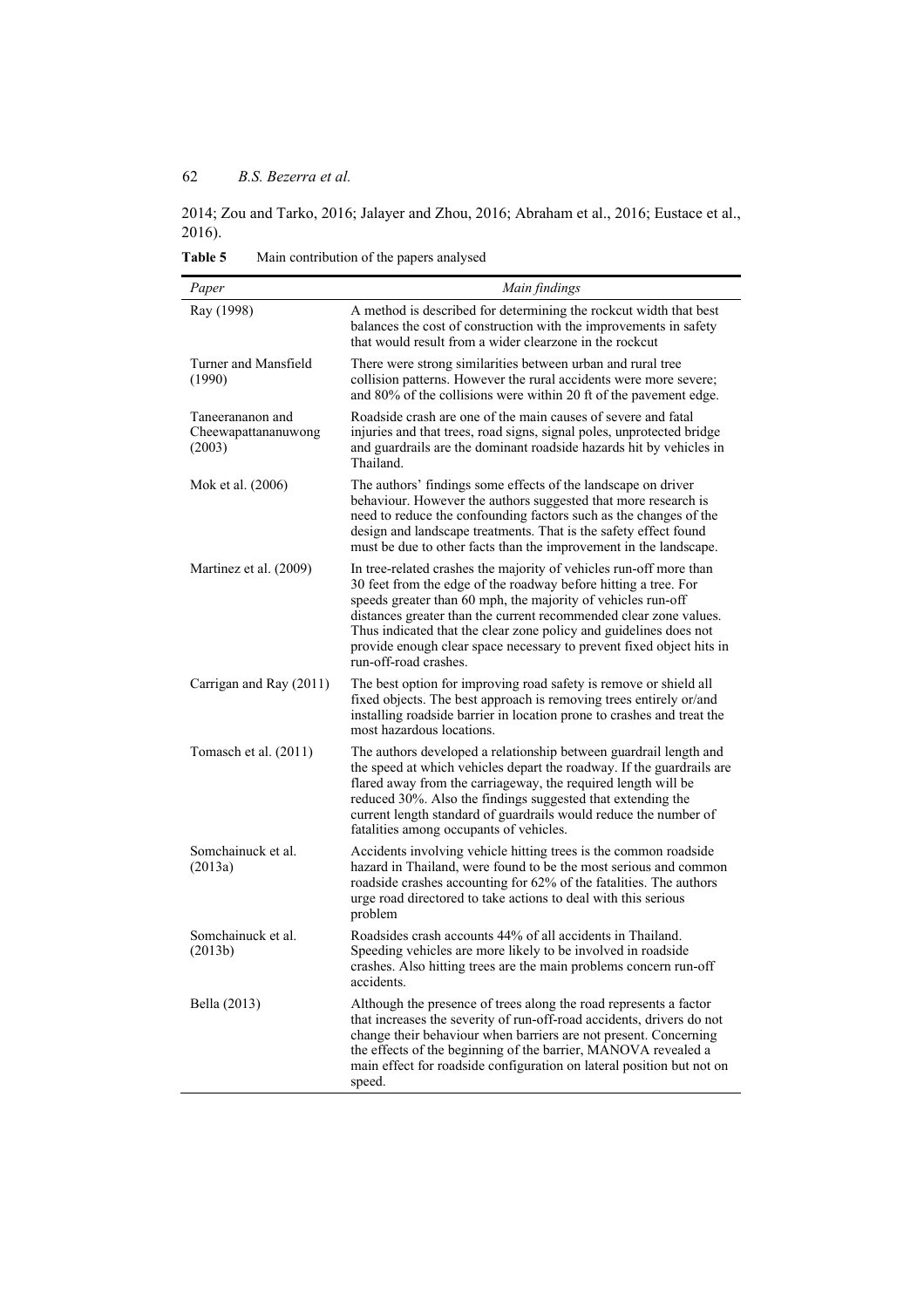**Table 5** Main contribution of the papers analysed (continued)

| Paper                     | Main findings                                                                                                                                                                                                                                                                                                                                                                                                                                                                 |
|---------------------------|-------------------------------------------------------------------------------------------------------------------------------------------------------------------------------------------------------------------------------------------------------------------------------------------------------------------------------------------------------------------------------------------------------------------------------------------------------------------------------|
| López et al. $(2014)$     | The authors presented a method to investigating crash patterns and<br>contributory factors on rural two-lane highways so as to propose<br>specific road safety countermeasures.                                                                                                                                                                                                                                                                                               |
| Fitzpatrick et al. (2014) | The paper point out that trees are the most harmful roadside object<br>involved in ROR crashes. The study demonstrates the relationship<br>between clear zone design – clear zone width and vegetation<br>density – and driver behaviour, which could improve clear zone<br>design practices and thus roadway safety.                                                                                                                                                         |
| Zou and Tarko (2016)      | Barriers near the road edge it is associated with a higher risk of<br>redirecting errant vehicles back to the roadway which could collide<br>with other vehicles. Cable barriers installed on the far-side edge of<br>a median had a lower probability of being hit by errant vehicles and<br>of redirecting vehicles into traffic than the nearside cable barriers.<br>The roadside guardrails can reduce the percentage of hazardous<br>off-road crashes if well placed.    |
| Jalayer and Zhou (2016)   | The clear zone width and sideslope are used to determine roadside<br>hazard ratings (RHRs) to quantify the roadside safety of rural<br>two-lane roadways. The paper presented a new approach for<br>defining the reliability index for measuring roadside safety on rural<br>two-lane roads. The paper confirms that this new approach can<br>serve as indicators to gauge safety levels, such that the greater the<br>reliability index value, the lower the ROR crash rate. |
| Abraham et al. (2016)     | The paper concludes that the majority of accidents have an impact<br>angle higher than 20°, which is the test angles recommended for<br>barriers. Thus, a review of EN 1317 should be made.                                                                                                                                                                                                                                                                                   |
| Fitzpatrick et al. (2016) | The paper indicates that the roadside vegetation density does not<br>reduced driver speeds or their lateral positioning and the roadside<br>clear zone width does provide safe driver behaviour.                                                                                                                                                                                                                                                                              |
| Eustace et al. $(2016)$   | The authors finding the factors that increasing the likelihood of<br>ROR incapacitating and fatal injuries: alcohol and drugs use, curves<br>and grades, female victims, overturn/rollover crashes, dry roadway<br>surfaces.                                                                                                                                                                                                                                                  |
| Budzynski et al. (2016)   | The authors propose actions regarding tree hazardous for driver<br>safety, in strategic, tactical and operational level.                                                                                                                                                                                                                                                                                                                                                      |
| Treese et al. $(2017)$    | The authors stated that roadside vegetation had a posite psychology<br>effect on drivers (reduce stress and frustration) and reduced drivers<br>speed. However, more studies are necessary to understand the<br>frequency and severety of tree-related crashes, and the perception<br>risk and behaviour of drivers related to the presence of trees at the<br>roadside.                                                                                                      |

The DER (Brasil, 1975), which assigns to DER the attributions of bodies and managers' competence, establishes the maintenance of rights of way as one of their responsibilities, as well as REMOVING trees and bushes from the roadsides. Moreover, Transportation Regulatory Agency for the State of São Paulo (ARTESP) recommended, as a safety measure, that no trees would be planted on the roadsides and, also in a public announcement, that all road concessionaries should clear trees that represent hazard to traffic on rights of way in 24-hours' time (ARTESP, 1997).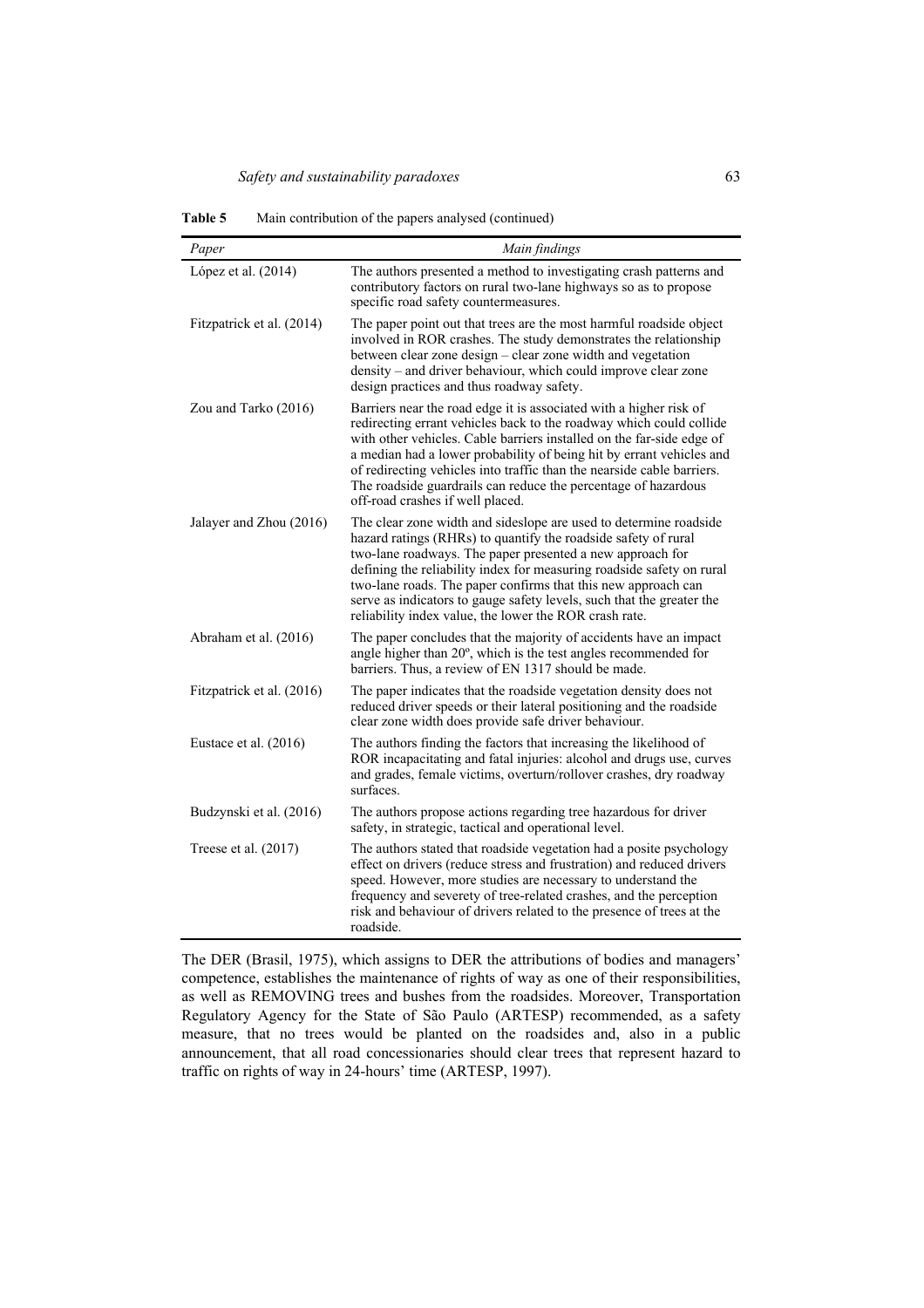

Figure 3 Framework for tree removal (see online version for colours)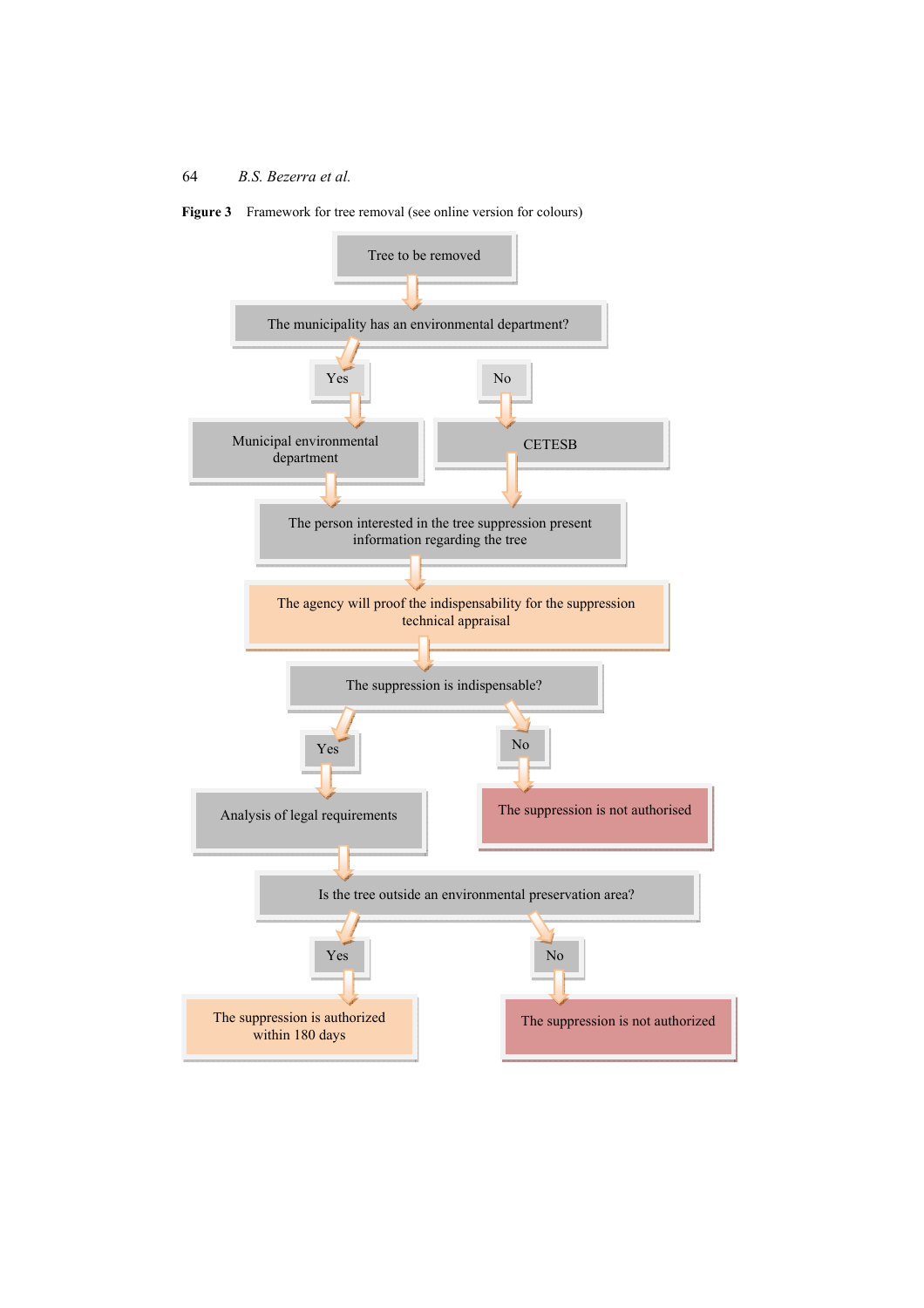The problem is that clearing trees, especially native trees, according to environmental law is a lengthy process and requires environmental compensation. In addition to a wide bureaucratic procedure of inspection of the tree specimen to be cleared by the responsible bodies, with a return period to the interested party of up to 180 days (Brasil, 2007) regardless of the risk that that tree specimen could represent. The framework for the tree removal is presented in Figure 3. Also the bureaucratic procedure costs are estimated to be around US\$ 2,500.00 for each native tree, which makes it impracticable.

Taking this into account, it is important to highlight that prevention is always the best attitude to be considered. The environment is an extension to the right to life, to health and so on and as such environmental rights can only be considered valid if it is possible to ensure the right to life, since the former is complementary to the latter (Trindade, 1992). In addition, in article 225, the Brazilian Federal Constitution (Brasil, 1988) says: "All have the right to an environment that is ecologically balanced, an asset that is of common use for people and essential to a healthy quality of life, imposing to the Public Authorities and to the community the duty to defend and protect it for present and future generations." It is clear from this juridical ordinance that is fully sustainable the thesis that the right to the environment is a genuinely human one, being therefore an object to be protected, that is, the value of nature is limited to its relation with the human being and its protection is justified by the need to protect human life, be it present or future.

Regarding the case being presented in this work, trees on roadsides represent a strong influence concerning hindering the workers' safety while they go to and from work. Considering the fact that the right to the environment is an extension to the right to life and that the current procedure of clearing and the consequent environmental compensation is extremely bureaucratic and lengthy, thus, becoming essential to act in such a way as to ensure the safety of workers during their commuting. Therefore, it is highlighted that prevention is the best attitude to reduce the risk of ROR accidents and the sites should be inspected, as well as clearing existing tree species from the roadsides safety zone, whether they are native or not, without environmental compensation, so that the major right be ensured: the right to life.

Employers and government bodies responsible for road safety should act towards the absence of risks on the route workers, that in an emergency situation could lose control of their vehicle due to various factors such as an exhausting day of work or the rush to arrive at work on time, among other factors that lead drivers to divert their vehicles runoff the road.

The search for preserve the environment is valid and necessary. Therefore, this quest must be reasonable and coherent, since the protection of one tree could bring catastrophic consequences to the environment. For example, a truck driver transporting hazardous material could collide with this tree and cause an intangible environmental consequence as contamination of the soil and rivers, fauna and flora, that could will demand years to be environmentally recovery. Also a collision with a tree could quickly spread the fire to areas of environmental preservation.

The environmental legislation presented here are from Brazil, but this discussion of the paradox between road safety and sustainability is worldwide, as was shown in the structured review. The road safety specialists recommend that removal of the trees. The environment specialists defend the preservation of the trees on the roadsides and even state safety benefices. Nevertheless, those safety benefices only can be observed in urban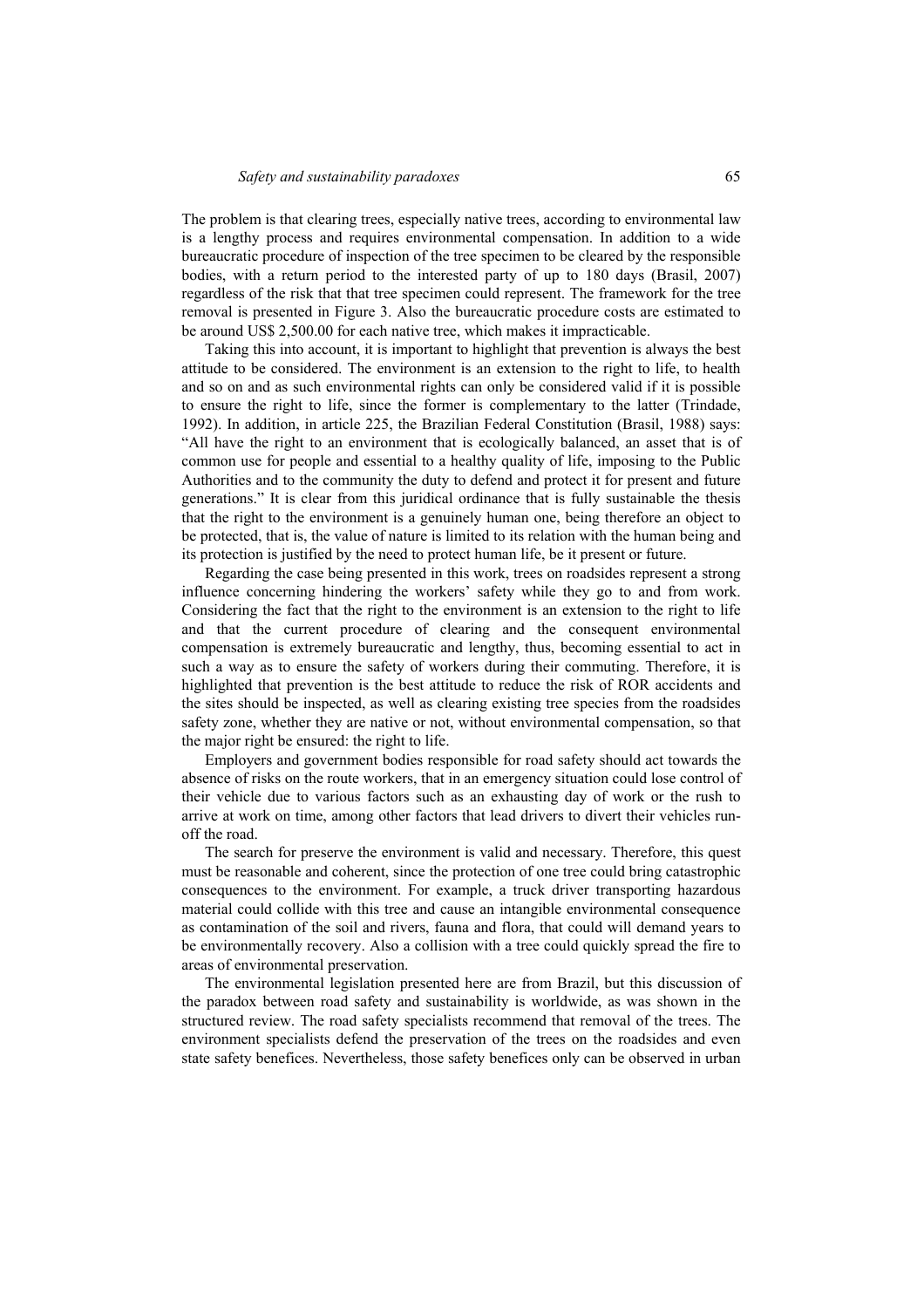areas in low speed environments and the results are in some extend lacking more validate results.

#### **4 Final considerations**

Large trees near at high speed roads, which are not usually protected, reveals that this segment of the road is a potential hazard to the safety of drivers using this route. The paper demonstrated that the environmental legislation impaired a proactive action, that is, the removal of trees at the roadside safety zone.

To deal with this problem, another alternative would be to place barriers along the road allowing for the existing vegetation to be preserved. However, this alternative would not have the same cost-benefit of removing the vegetation as, in addition to the high cost of implementing and maintaining it. Furthermore, in accidents involving vehicles at high speed there is the possibility of crossing these barriers and consequently collide into trees, or even swerve the uncontrolled vehicle back onto the road, possibly involving other vehicles in the accident.

Therefore, the most efficient alternative for the major asset, that is life, which is always ensured, is to clear the existing vegetation along roadsides. Latin America has one of the higher accident rates, deaths and injured in traffic, with an economic loss estimated in 5% of GDP (WHO, 2013a; Ferraz et al., 2012). Thus, making use of a simple tool could bring a reduction in the high rates of deaths in traffic accidents and ratifying that prevention is still the best option in these cases. Considering this, when a tree sample hinders the safety of drivers, the vegetation should be cleared without environmental compensation, as environmental asset is an extension of life asset, where the former should be a priority only to ensure the latter. In this way, the safety of the drivers should be preserved in first place.

The main gaps about these subjects are: the study of the beneficial of the trees on roadsides in driver behaviour; the angle to be used when design road barriers; a guideline for landscape in roadsides of high speed roads; the life cycle assessment of tree removal against road accidents that could occur with the presence of the tree.

#### **Acknowledgements**

The authors would like to thanks the FAPESP by the grant received for the development of this research, FAPESP, number 2012/18888-5.

#### **References**

- AASHTO (2004) *Strategic Highway Safety Plan: Percent of Fatal Crashes Involve Leaving the Roadway*, Disponívelem [online] http://safety.transportation.org/guides.aspx?cid=27 (accessed May 2016).
- AASHTO (2011a) *A Policy on Geometric Design of Highways and Streets*, 6th ed., AASHTO, Washington DC.

AASHTO (2011b) *Roadside Design Guide*, 4th ed., AASHTO, Washington DC.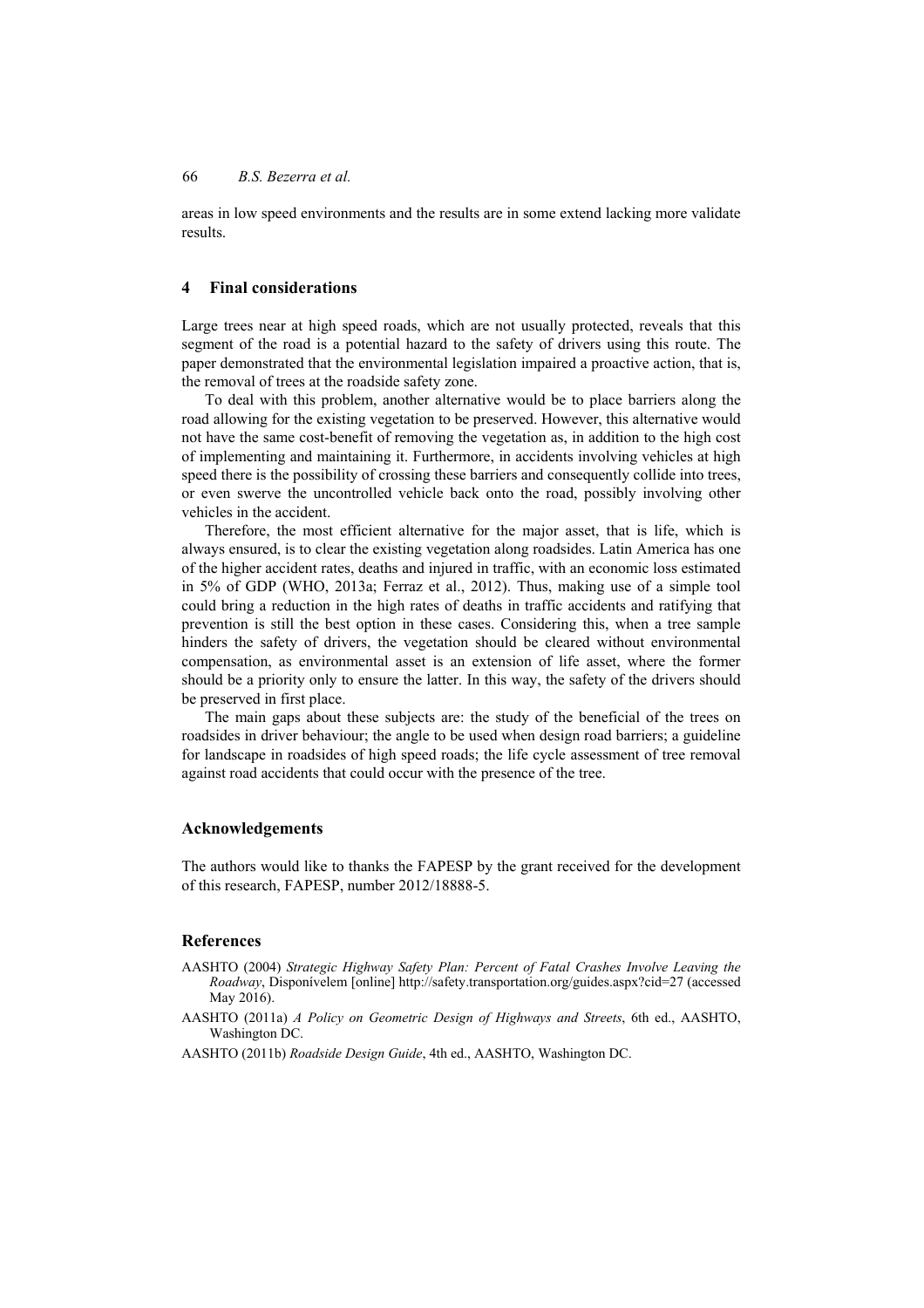Abraham, N., Ghosh, B., Simms, C., Thomson, R. and Amato, G. (2016) 'Assessment of the impact speed and angle conditions for the EN1317 barrier tests', in *International Journal of Crashworthiness*, Vol. 21, DOI: 10.1080/13588265.2016.1164444.

ARTESP (1997) *Invitation to Bid n° 016/CIC/97 – Centrovias*, São Paulo, in Portuguese.

- Bella, F. (2013) 'Driver perception of roadside configurations on two-lane rural roads: effects on speed and lateral placement', in *Accident Analysis and Prevention*, Vol. 50, DOI: 10.1016/j.aap.2012.04.015.
- Brasil (1975) *Road Directorate,* Portaria SUP/DER-065-11/06/1975, in Portuguese [online] http://www.der.sp.gov.br/arquivos/documento\_regimento\_interno.pdf (accessed August 2016).
- Brasil (1988) *Constituição da República Federativa do Brasil*, Brasília, DF, Senado.
- Brasil (2007) *Resolution SMA nº 18 11/04/2007*, in Portuguese [online] http://www.itatiba.sp.gov.br/templates/midia/Licenciamento\_Ambiental/Legislacao/resolucao %20sma%20n.%2018-07%20-%20corte%20de%20arvores%20isoladas.pdf (accessed March 2016).
- Budzynski, M., Jamroz, K., Jelinski, L., Antoniuk, M. (2016) 'Why are trees still such a major hazard to drivers in Poland?', in *Transportation Research Procedia*, Vol. 14, DOI: 10.1016/j.trpro.2016.05.386.
- Carrigan, C.E. and Ray, M.H. (2011) 'Incorporating measurable outcomes into the highway design process: a case study to demonstrate highway safety improvements', *WIT Transactions on the Built Environment*, Vol. 116, pp.495–504..
- Eustace, D., Almutairi O. and Hovey, P.W. (2016) 'Modeling factors contributing to injury and fatality of run-off-road crashes in Ohio', in *Advances in Transportation Studies*, Vol. 40, DOI: 10.4399/97888548970075.
- Federal Highway Administration (FHWA) (2017) *Noteworthy Practices Roadside Tree and Utility Pole Management* [online] http://safety.fhwa.dot.gov/roadway\_dept/countermeasures/ safe\_recovery/clear\_zones/fhwasa16043/ ch2.cfm (accessed 18 December 2017).
- Ferraz, A.C.P. et al. (2012) *Road Safety*, Suprema Gráfica e Editora, São Carlos, in Portuguese.
- Fiorini, P. and Jabbour, C. (2017) 'Information systems and sustainable supply chain management towards a more sustainable society: where we are and where we are going', *International Journal of Information Management*, Vol. 37, No. 4, pp.241–249.
- Fitzpatrick, C., Harrington, C., Knodler, M. and Romoser, M. (2016a) 'The influence of clear zone size and roadside vegetation on driver behavior', in *Journal of Safety Research*, Vol. 49, DOI: 10.1016/j.jsr.2014.03.006.
- Fitzpatrick, C.D., Samuel, S. and Knodler, M.A. Jr. (2016b) 'Evaluating the effect of vegetation and clear zone width on driver behavior using a driving simulator', in *Transportation Research Part F: Traffic Psychology and Behaviour*, Vol. 42, DOI: 10.1016/j.trf.2016.07.002.
- Jalayer, M. and Zhou, H. (2016) 'Evaluating the safety risk of roadside features for rural two-lane roads using reliability analysis', in *Accident Analysis and Prevention*, Vol. 93, DOI: 10.1016/j.aap.2016.04.021.
- Kemp, M. (2017) *Cut Down Roadside Trees to Save Lives, Says MAC Chief* [online] http://www.adelaidenow.com.au/news/south-australia/cut-down-roadside-trees-to-save-livessays-mac-chief/news-story/52467e10744a97cca72721dcdf275083 (accessed 18 December 2017).
- Lage, M., Jr. and Filho, G. (2010) 'Variations of the Kanban system: literature review and classification', in *International Journal of Production Economics*, Vol. 125, No. 1, pp.13–21.
- López, G., Abellán, J., Montella, A. and De Oña, J. (2014) 'Patterns of single-vehicle crashes on two-lane rural highways in granada province, Spain: in-depth analysis through decision rules', in *Transportation Research Record*, Vol. 2432, DOI: 10.3141/2432-16.
- Martinez, C.J., Noyce, D.A. and Chitturi, M.V. (2009) 'Clear zone policy and run-off-road crashes', in *Institute of Transportation Engineers Annual Meeting and Exhibit*, pp.201–214.